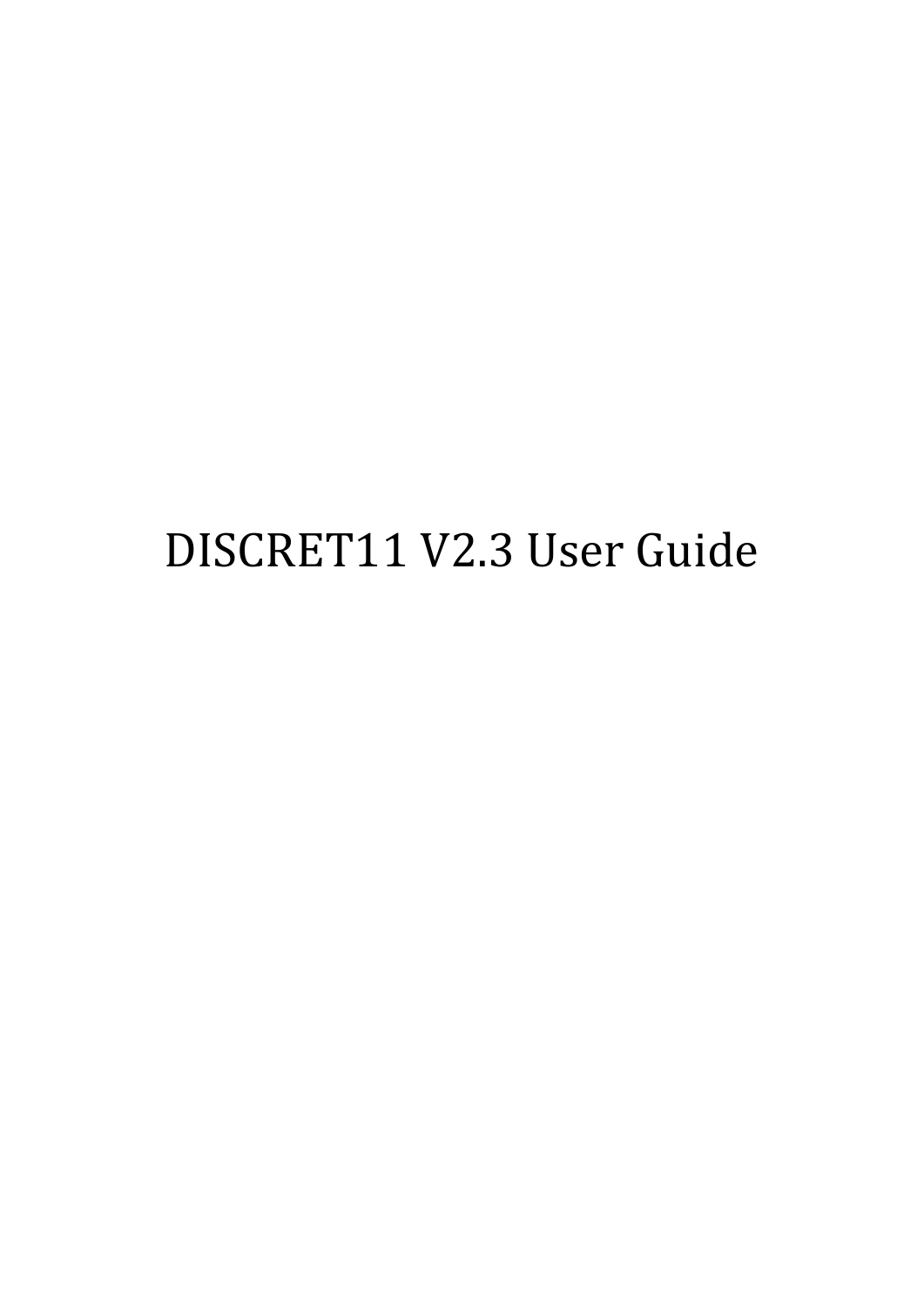

- **VIDEO OUT** : 1Vpp video output
- **VIDEO IN** : 1Vpp video input
- **PAL/NTSC** switch : set both delays to the chosen standard\*
- **ON/OFF** switch

- **+15VDC** : power input (use a center positive power supply, with at least 250mA current and a 5.5mm x 2.1mm connector)

\*only acts on the delays, the black level needs to be set up correctly according to the chosen standard. It's not an issue when using a CRT TV, however video mixers are quite picky with black level.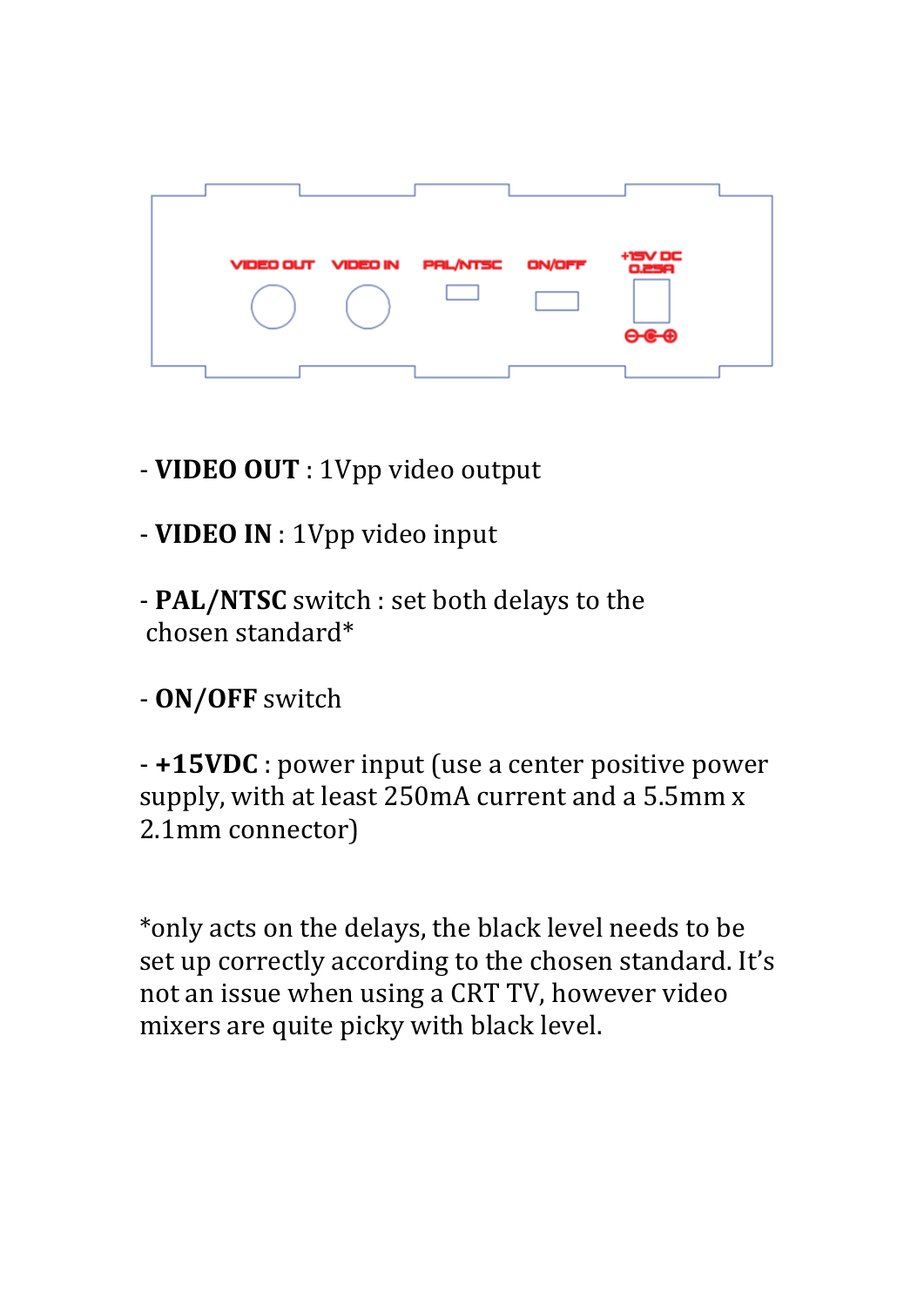

- RATE A : controls the switch between original signal and signal delayed 1 time.

1st position : original signal  $2<sup>nd</sup>$  position : signal delayed 1 time 3rd position to 8th position : switches at subdivision of line frequency

- **RATE B** : controls the switch between original signal and signal delayed 2 times.

1st position : original signal  $2<sup>nd</sup>$  position : signal delayed 2 times 3rd position to 8th position : switches at subdivision of line frequency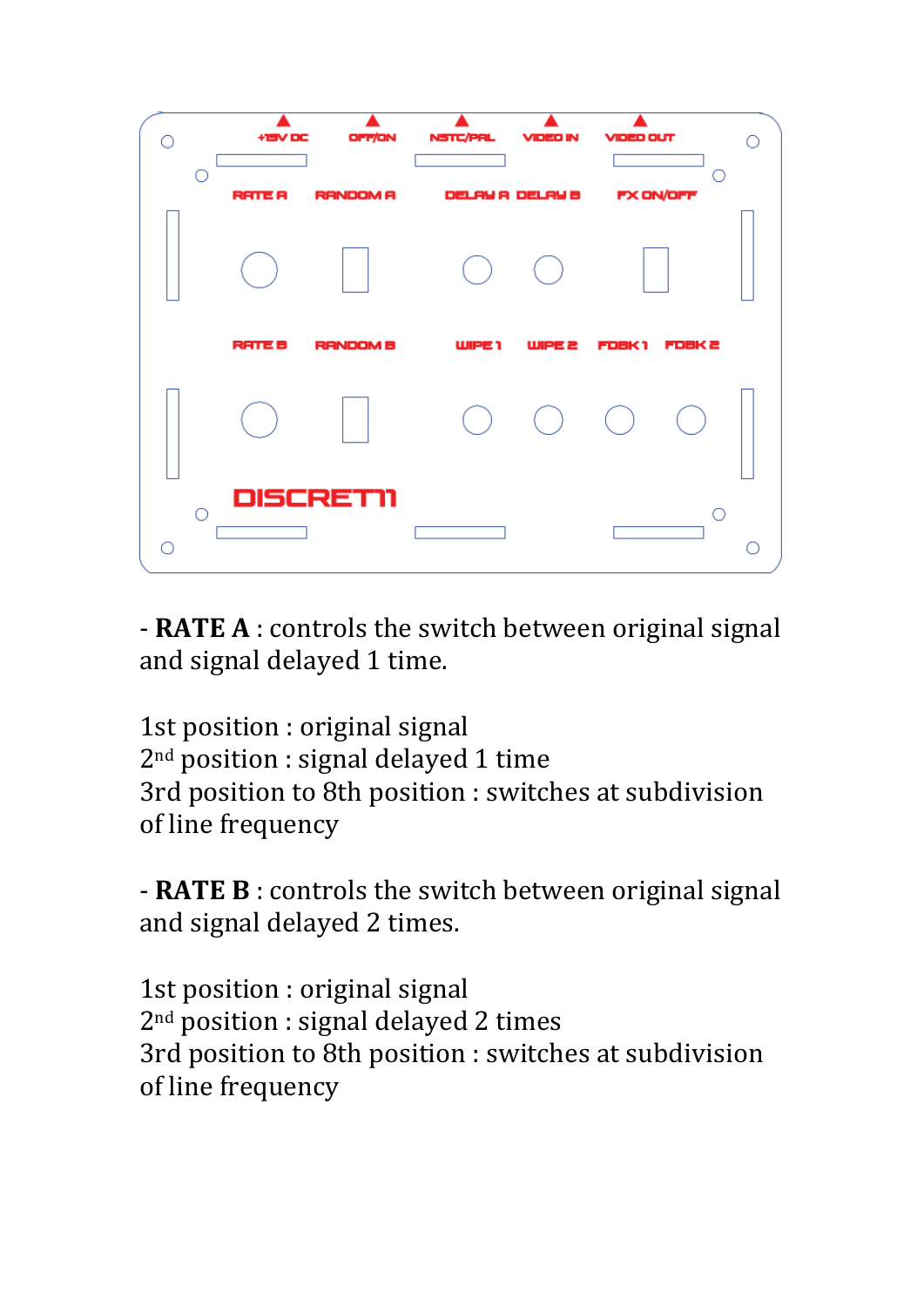- **RANDOM A** : randomize the switching between original and signal delayed 1 time

- **RANDOM B** : randomize the switching between original and signal delayed 2 times.

- DELAY A : sets the time of the delay for the signal delayed 1 time.

- **DELAY B** : sets the time of the delay for the signal delayed 2 times.

- **WIPE 1** : wipes between original signal and Discret11 core effect.

- **WIPE 2** : more subtle wipe, changes the speed of the scrolling

- FX ON/OFF : turns FDBK1 and FDBK2 on and off

- FDBK1 : feedback glitch effect

- FDBK2 : feedback glitch effect